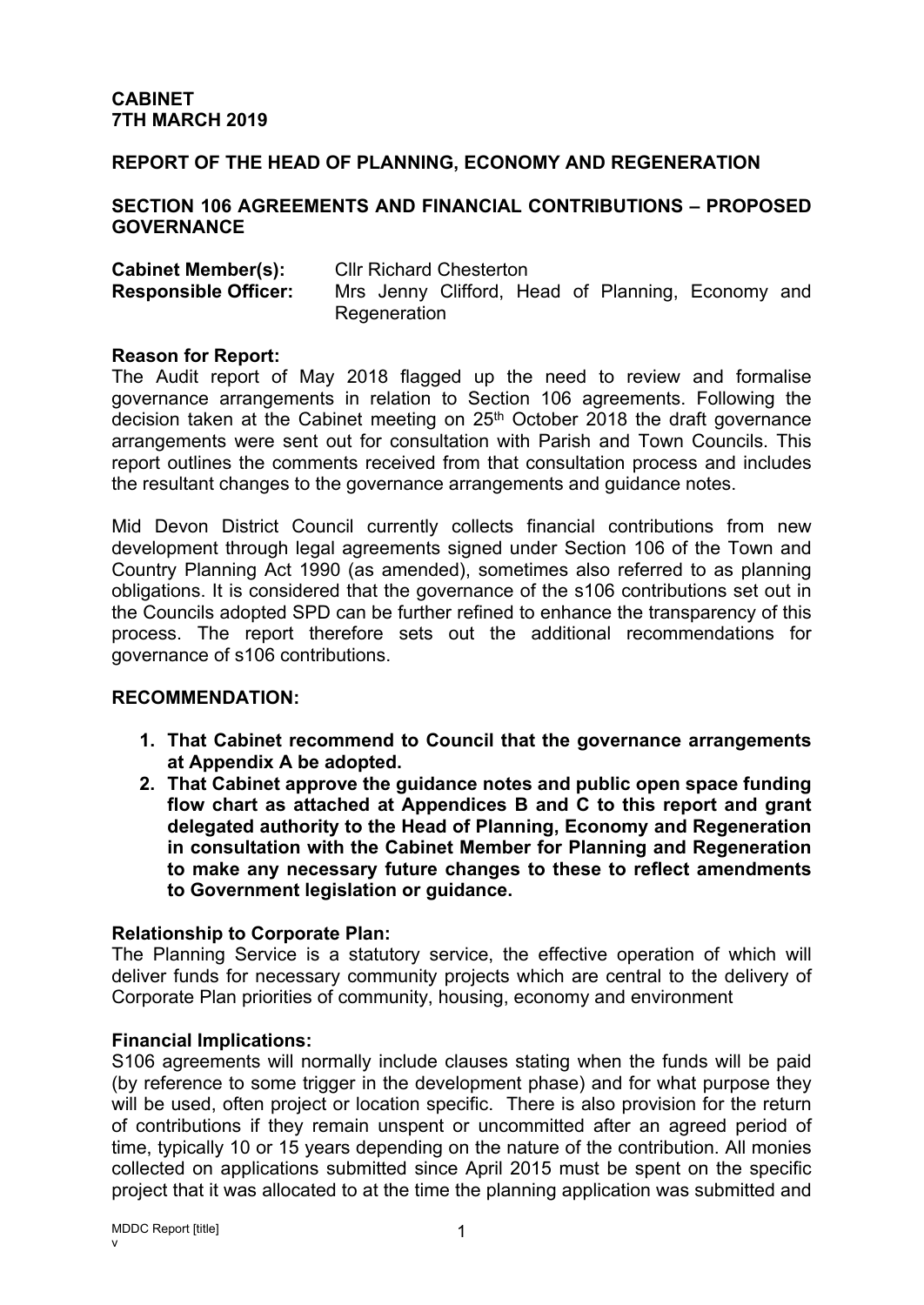that should be set out clearly in the s106 agreement. It cannot be spent on any other project and will only become available for spending once a development has commenced on site. Therefore if a site is never developed the monies won't become available and equally if development of the site is delayed, some monies may not become available for some time. It is therefore important to track payments to ensure any funds secured are used before they have to be returned.

### **Legal Implications:**

Planning obligations, also known as Section 106 agreements and procedures must comply with the following legislation and Government guidance:

- 1. The 1990 Town & Country Planning Act
- 2. Community Infrastructure Levy Regulations 2010 ("CIL Regulations")
- 3. National Planning Policy Framework 2018
- 4. Ministry of Housing, Communities & Local Government Planning Practice Guidance.

#### **Risk Assessment:**

Clearer governance and the opportunity for Town and Parish Councils to engage with the process results in greater transparency and understanding of the processes that need to be followed in order to comply with the aforementioned legislation and guidance.

#### **Equalities Impact:**

There are no equality issues identified in this report.

# **1.0 BACKGROUND.**

1.1 The Governance Arrangements, Guidance Notes and Flow Chart set out in this report were sent out for consultation purposes with Parish and Town Councils, the 5 week consultation period finished on the 4th January 2019. Section 3 of this report summarises the responses from the consultation process, provides an officer response where required and advises of any revisions to the governance arrangements, guidance notes and flow chart that are proposed. A copy of the governance arrangements, guidance note and flow chart are attached at **Appendices A, B and C.**

Sections 1.2 – 2.4 below provide a brief overview of the s106 Process.

- 1.2 Mid Devon District Council currently collect financial contributions from new development through legal agreements signed under Section 106 of the Town and Country Planning Act 1990 (as amended), sometimes also referred to as planning obligations.
- 1.3 The need for planning obligations are considered on a case by case basis and may only constitute a reason for granting planning permission if they meet the following statutory tests from the CIL Regulations, namely that they are:
	- necessary to make the development acceptable in planning terms;
	- directly related to the development; and
	- fairly and reasonably related in scale and kind.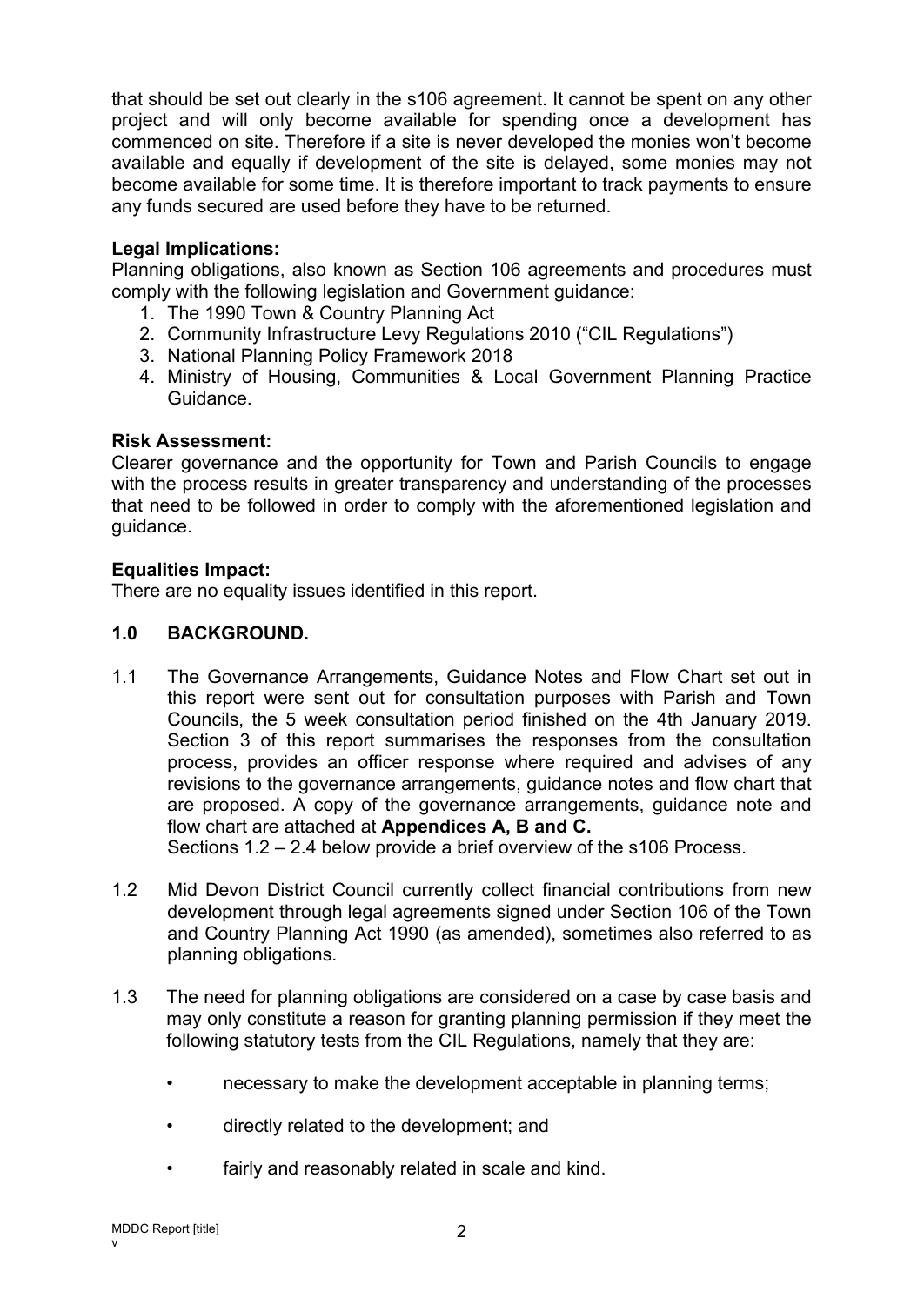- 1.4 Planning obligations must be fully justified (usually by reference to development plan policy requirements) and evidenced.
- 1.5 Since April 2015, Regulation 123 of the CIL Regulations has placed a national restriction on the traditional approach of 'pooling' Section 106 contributions from numerous developments towards the provision of infrastructure, such as public open space, schools or roads. Such pooling is now only permissible for up to five separate planning obligations, for any given infrastructure by project or type. **It should be noted that the Government has indicated an intention to remove s106 pooling restrictions in all areas. Once the legislation has been amended accordingly, the governance arrangements and guidance notes will be reviewed and updated as necessary to ensure they reflect the changes to pooling restrictions.**
- 1.6 Local planning authorities are expected to use all of the funding they receive through planning obligations in accordance with the terms of the individual planning obligation agreement. This will ensure that new developments are acceptable in planning terms; benefit local communities and support the provision of local infrastructure. Agreements should normally include clauses stating when and how the funds will be used by and allow for their return, after an agreed period of time, where they are not. Equally, if monies are not spent in accordance with the terms of the s106 agreement, developers can request that their contribution is returned to them.
- 1.7 With the introduction of the CIL legislation, the Government has 'scaled back' the use of planning obligations, as CIL is viewed as a replacement for the use of planning obligations in some circumstances. When Mid Devon introduces CIL, the use of planning obligations to raise financial contributions towards infrastructure will be restricted and, with the exception of the identified strategic sites, will generally only be used for site-specific impacts of new development, necessary on-site infrastructure and the provision of affordable housing.
- 1.8 Upon implementation of the Mid Devon CIL, the Council will also implement the "Regulation 123 List" which sets out the items of infrastructure which will be wholly or partly funded by CIL. After that time, it will not be possible to secure Planning Obligations under Section 106 to fund infrastructure items on that list. Accordingly, there will be a scaling back of Section 106 use. Before it can be introduced, Mid Devon CIL will be subject to examination by the Planning Inspector at the end of the Local Plan Review hearings.
- 1.9 The following four sections indicate the areas which may still be subject to planning obligations under S106 following adoption of the Mid Devon CIL:

#### **1. Non – Infrastructure Requirements**

- The funding and provision of items which are not defined as infrastructure, such as affordable housing.
- Other non-infrastructure requirements such as development phasing, the implementation of travel plans and construction management.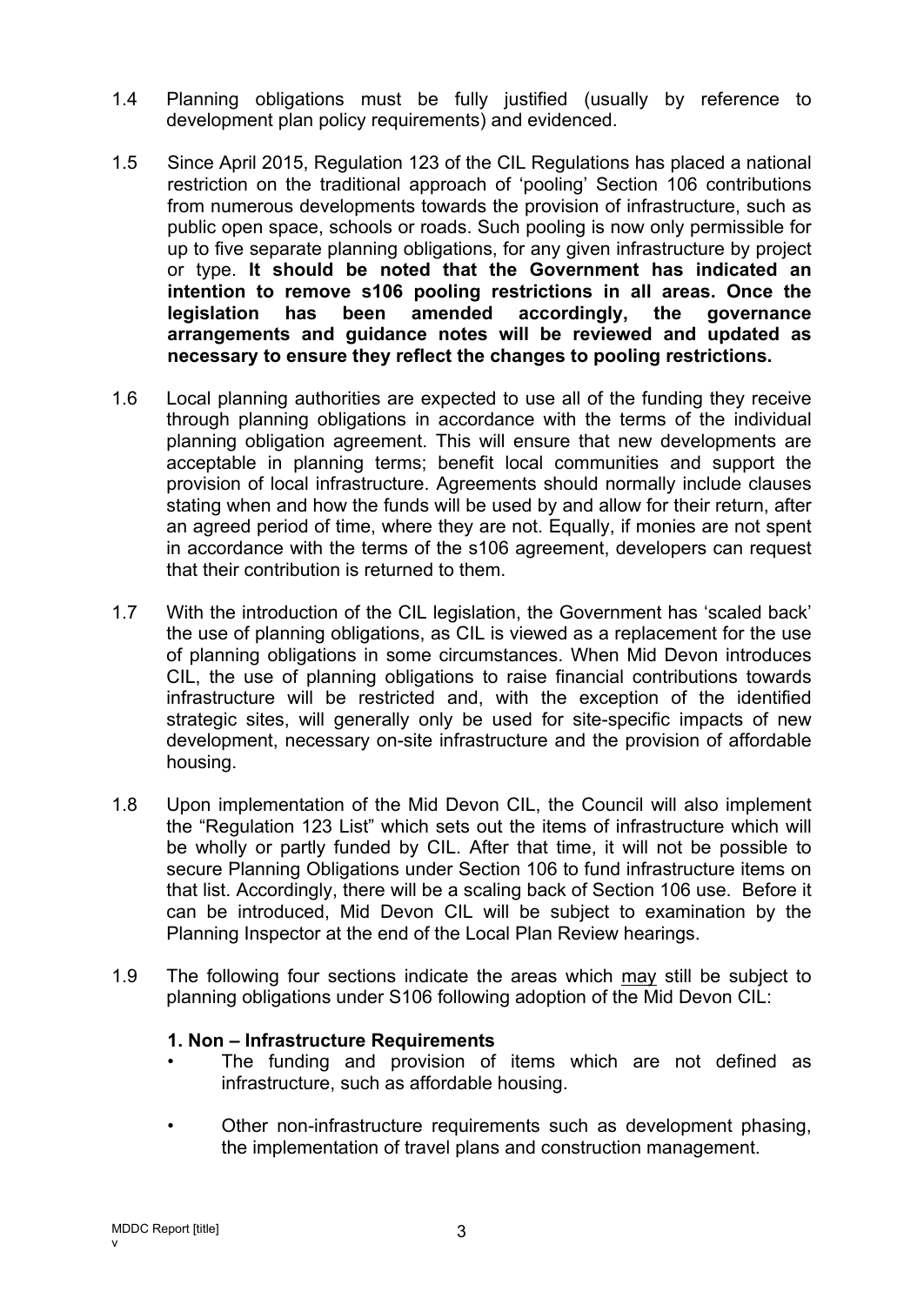• For other purposes which do not require developer contributions, such as regulating the use of land.

# **2. Infrastructure for Urban Extensions.**

The provision of infrastructure within, directly related to, or required as a result of, development within the defined areas of the North West Cullompton, East Cullompton and East Tiverton urban extensions allocated in the adopted Local Plan Review. Zone 1 - Zero rated.

# **3. Site –Specific Transport Improvements.**

Site-specific improvements needed to make a development acceptable in planning terms.

# **4. Other Infrastructure Provision.**

Infrastructure provision which meets the tests set out in the CIL Regulations but which is not included on the Regulation 123 list to be funded by CIL may be sought through the use of Planning Obligations. A full list of infrastructure to be sought through planning obligations is not included, since much would depend on the specific development put forward, but the following forms of infrastructure are specifically referred to within the Local Plan.

- Public Open Space -the provision of public open space (publicly accessible open space, allotments, other green infrastructure and sports pitches with associated changing facilities) in accordance with the adopted policies of the Local Plan Review including where necessary replacement provision as a result of the loss of an existing facility.
- Sustainable Urban Drainage Systems
- Wildlife protection, enhancement and mitigation
- Measures related to pollution and contaminated land.

# **2.0 PUBLIC OPEN SPACE**

2.1 Since the adoption of the Provision and Funding of Open Space Through Development Supplementary Planning Document (SPD) in 2008 (and the Supplementary Planning Guidance prior to that), the District Council has been collecting and spending financial contributions from developers through s106 Planning Obligations for this purpose. Contributions are taken towards new or improved open space in order to mitigate for the additional demand arising from the development in question. Day to day management and routine maintenance of existing open space may not be funded by S106, but improvements may be. The contributions which have been collected are held in a fund by the Council and made available for spend within the relevant catchment area (referred to as catchment funding) to bring forward new or improved provision of sports areas, children's play areas and informal open space. This is in accordance with policies within the Development Plan and SPD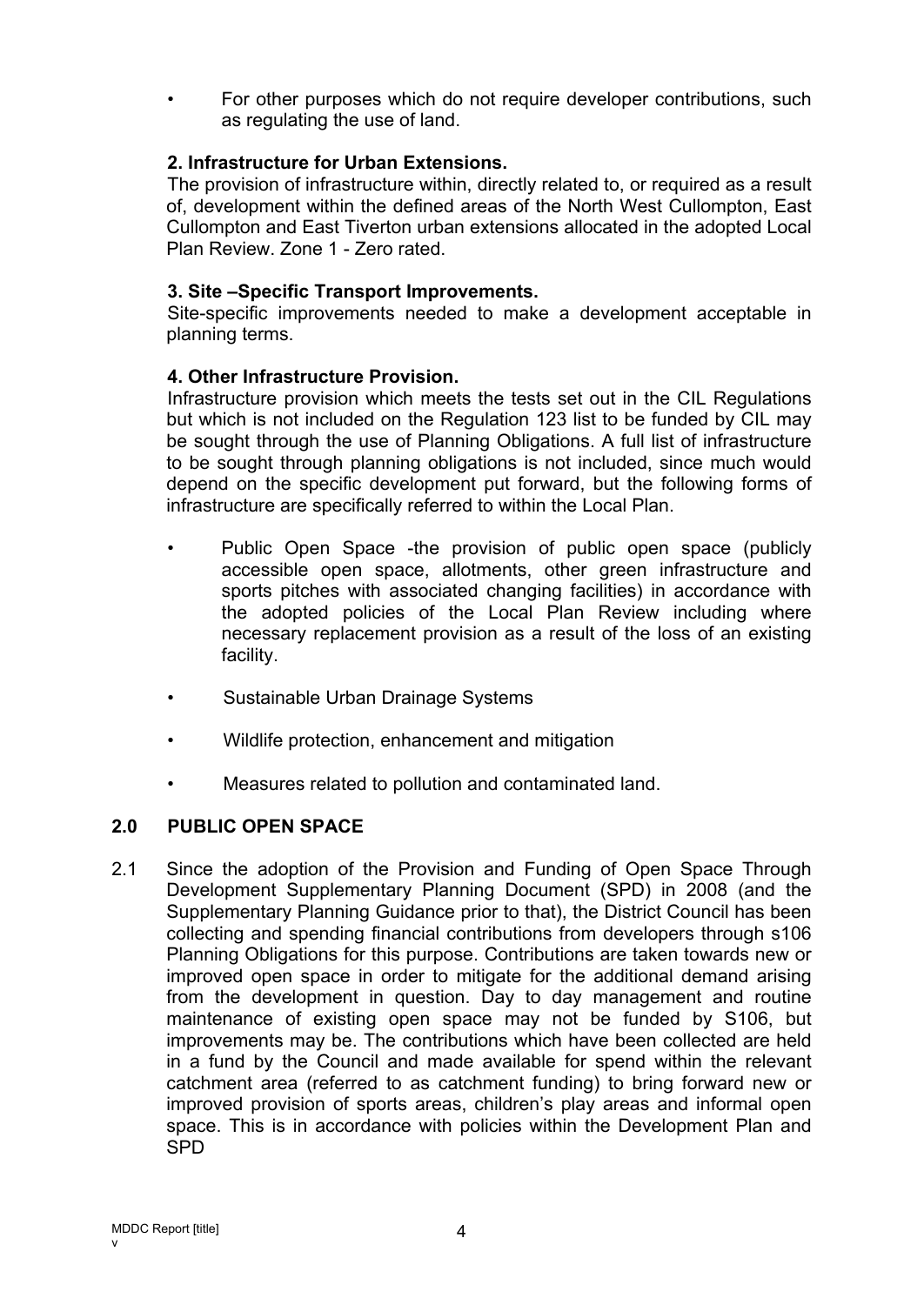- 2.2 The 62 parishes across Mid Devon have been grouped into 28 catchment areas. All the monies which have been collected prior to April 2015 can be spent on any public open space project within that catchment area.
- 2.3 Since April 2015 s106 funds must be spent on the specific project that it was allocated to at the time planning permission was granted. It cannot be spent on any other project, without an agreed variation to the section 106 agreement. It is likely that the Council would be asked to cover the costs of such a variation. The financial contributions only become available to spend once they have been paid to the Council. In some cases, this may be shortly before there is a commencement on site, but in some cases, the contribution is payable on a later trigger e.g. prior to any residential occupation on site.
- 2.4 The SPD specifies that, in spending contributions, the Council will have regard to:
	- The views of Council Ward Member(s) in the catchment area;
	- The views of Town or Parish Council(s) in the catchment area;
	- The priorities for improving open space identified in the Council's Open Space and Play Area Strategy (December 2006).
	- Providing value for money;
	- The potential for securing external or matched funding.

### **3.0 CONSULTATION RESPONSES.**

The consultation exercise over the proposed governance arrangements produced 8 responses. The responses and officer comment upon them are set out below:

#### 3.1. **Town and Parish Council responses**

**Bradninch Parish Council** – Our main concerns are that the balance between the District and the local community affected is too much in favour of the District and that, within MDDC, the balance between the primacy of officials and elected councillors on the Planning Committee/S106 Board is too much in favour of the officials, in particular the Head of Planning. We've heard in the past that the Committee is led by the recommendations of the Planning Officers and this governance policy will only serve to reinforce that position. We understand that this makes things easier for District Councillors but are not convinced that it is necessarily right. We have seen numerous instances in previous planning matters where dubious decisions have been the result.

The document also needs a good proof read for both grammar and the inclusion of jargon, such as 'SPD'.

The project areas for spend are limited to Public Open Space, Air Quality and 'Other'. Should these be more comprehensively defined and does it mean that projects will only have a reasonable chance of success if they fall into one of the first two categories?

We trust that these comments will be taken on board prior to finalising of the documents.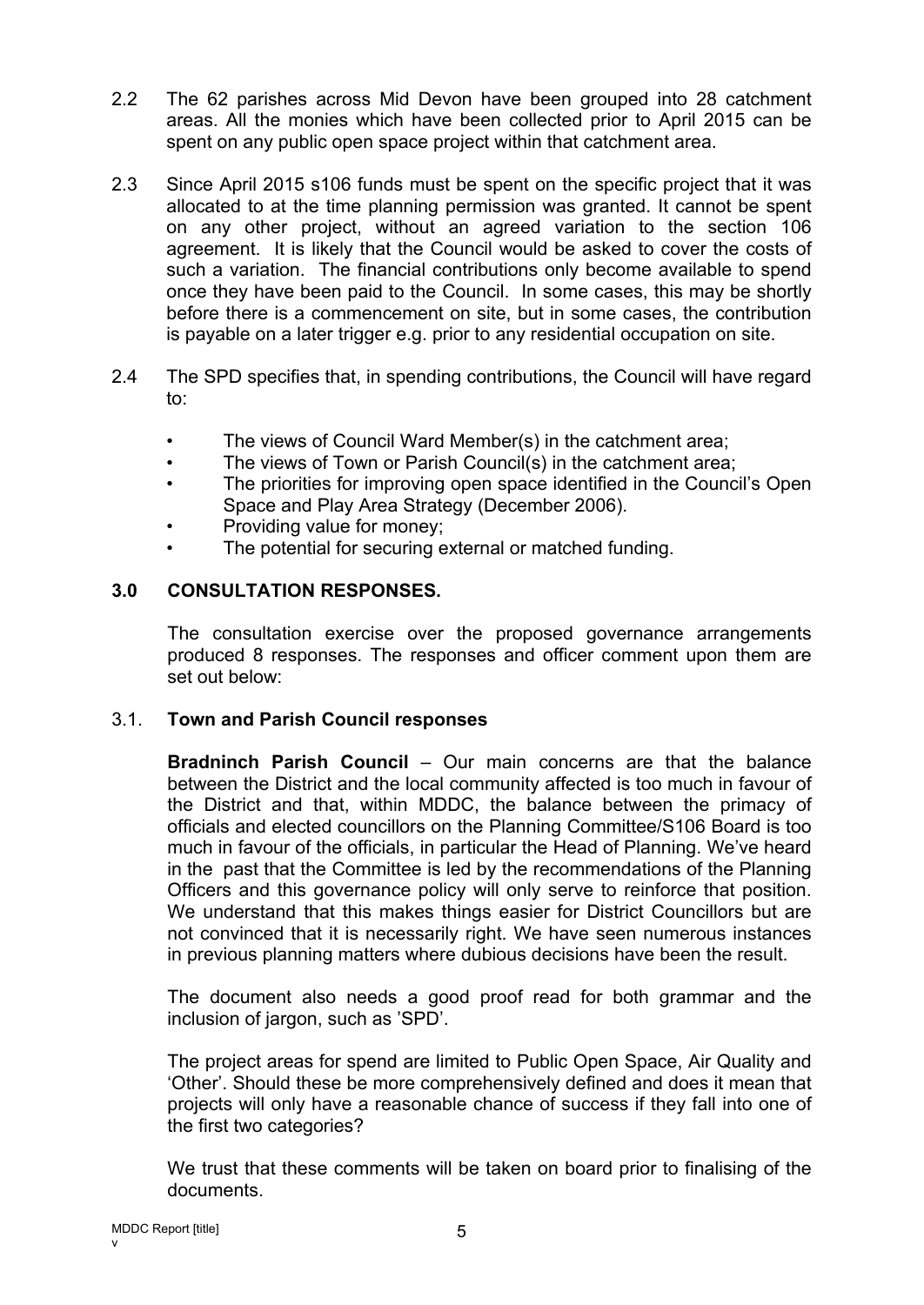### **Officer comments**

- a. The documentation has now been updated to explain any abbreviations and to include corrected grammar.
- b. The reason for the documentation is to improve transparency and governance whilst not making the process so bureaucratic as to delay the allocation of funds on much needed community funding.
- c. There seems to be some confusion between the general fund and the project specific funds. The pre 2015 s106 agreements are included in the general funds which relate to the air quality / public open space. Post 2015 s106 agreements are project specific so any funds gathered would be in relation to an agreed project.

**Clayhidon Parish Council** – Clayhidon Parish Council would like to install some benches for a couple of areas it owns Grays Quarry and Hidon Woods - could these be 106 projects please?

#### **Officer comments**

a. This is a project specific comment and advice has been given to assist with this request.

**Cullompton Town Council** – Thank you for providing Town and Parish Councils with an opportunity to make comment on the changes to the S106 governance arrangements. Cullompton Town Council discussed these changes at its meeting on 13 December 2018 and agreed to respond as follows:

1. Cullompton Town Council is pleased to note that MDDC intends to consult with Town and Parish Councils and hopes that MDDC will not only consult but also take on board the comments made and act on those comments.

2. That Town and Parish Councils receive regular update reports on what S106 funding is available and when it needs to be spent by.

#### **Officer Comments**

a. The aims of the Governance arrangements are to ensure that the process is transparent and Officers will be looking to consult and take on board comments and act on them as part of this process.

**Stoodleigh Parish Council** - It's a badly written document - hard to understand with the guidance notes being the only helpful part. There is even one sentence with 81 words in it (a sure sign of bad writing). Abbreviations are not explained making it hard to comprehend. Generally, really not impressed with what's been produced.

#### **Officer Comments**

a. The report and appendices have been amended to remove the overly long sentences and to explain abbreviations. It is welcomed that the Guidance notes were seen as being helpful.

**Halberton Parish Council** – Response from Halberton Parish Council, December 2018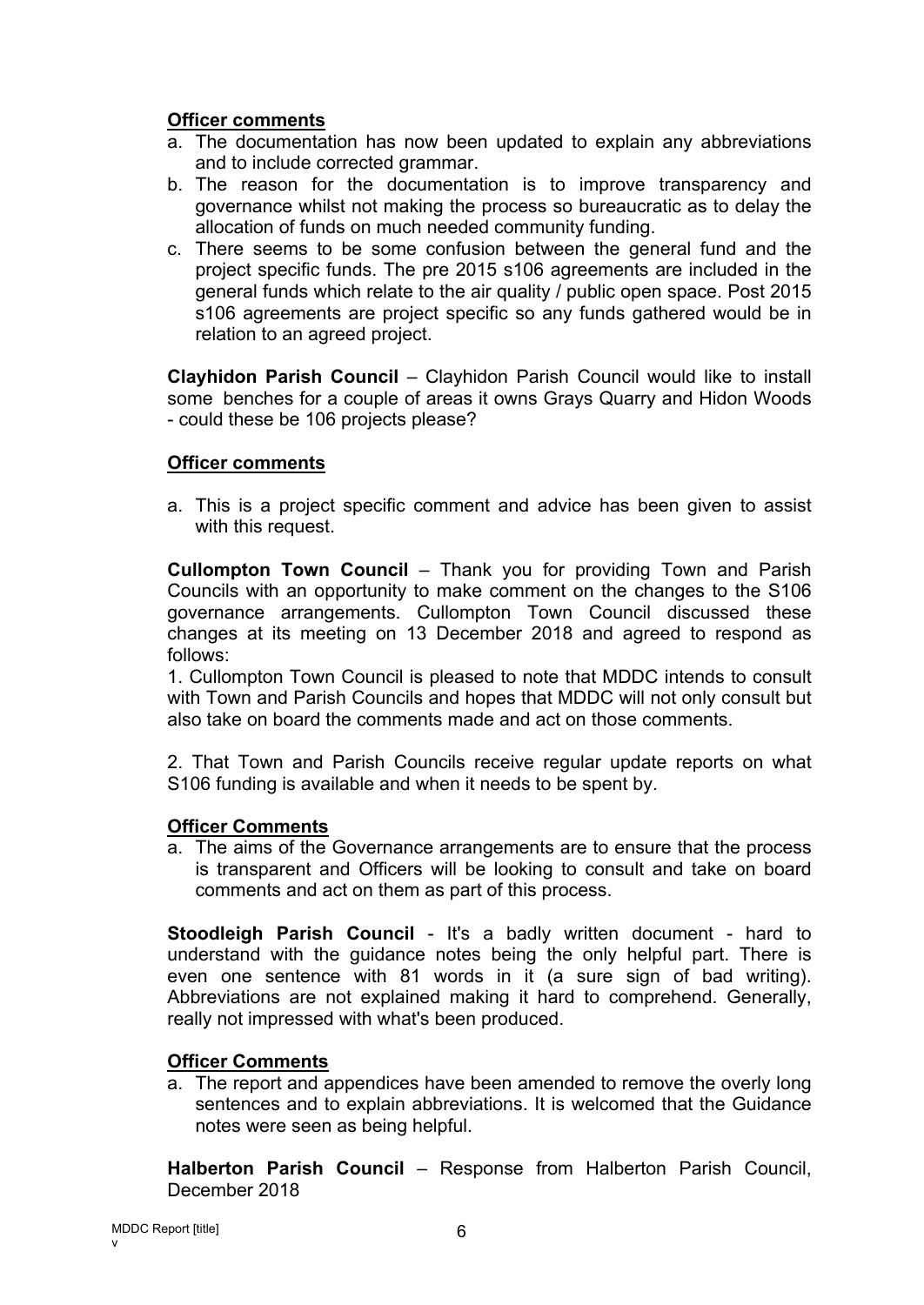- 1. Pre 2015 contributions not scheme specific
- o spending under £10k is delegated to officers
- o spending over £10k is delegated to S106 Board consisting of members and officers. Towns/parishes within catchment area to be consulted 14 days before Board meeting.

Comment: Town/Parishes should be consulted on all proposed spending including up to £10k. It would be useful to have more than 14 days notice where possible as referrals are likely to need to fit in with formal council meeting cycles.

2. Post 2015 contributions – scheme specific

- o nominations for specific projects and amount made at planning application stage
- o nominations to come from MDDC departments, Ward members within the catchment area, Town/Parishes within the catchment area, sports/community groups
- o assessment of nominations delegated to officers, or S106 Board if competing projects.
- o Note that a project in a neighbouring area may be prioritised over local project if officers feel it is closer/more accessible. Town/Parishes in both areas to be consulted.

Comment: The council welcomes the opportunity to nominate projects, but does not find it helpful to nominate projects now which may not be delivered for many years hence when priorities may have changed. The council does recognise this is a legislative issue and not within MDDC control.

Similar to the comment on 1 above, the council would like as much notice as possible to consider where a neighbouring project is likely to be prioritised over a local project, including MDDC reasons for preferring the neighbouring project, so that a considered response can be made.

- 3. Requests to vary S106
- o delegated to officers, unless members require it be considered by MDDC committee
- o must have clear planning reasons

Comment: Given the current process of nominating projects potentially many years hence, MDDC should make the process of varying the project as straight forward as possible as priorities do change over time.

# **Officer comments**

- a. The Governance arrangements have now been updated to make the proposed consultation arrangements clearer. In terms of the 14 day response time being too short the governance arrangements have now been amended to 28 days to fit in with meeting cycles.
- b. The time lines for funding can be dependent on the delivery rates of the development and legislative constraints which are out of the control of the Planning Service. Whilst the long lead in times for projects are frustrating it is important to ensure that projects are identified as early as possible to ensure that MDDC can secure funds. Hopefully the extended response period will provide the time needed for project discussions. By way of clarification any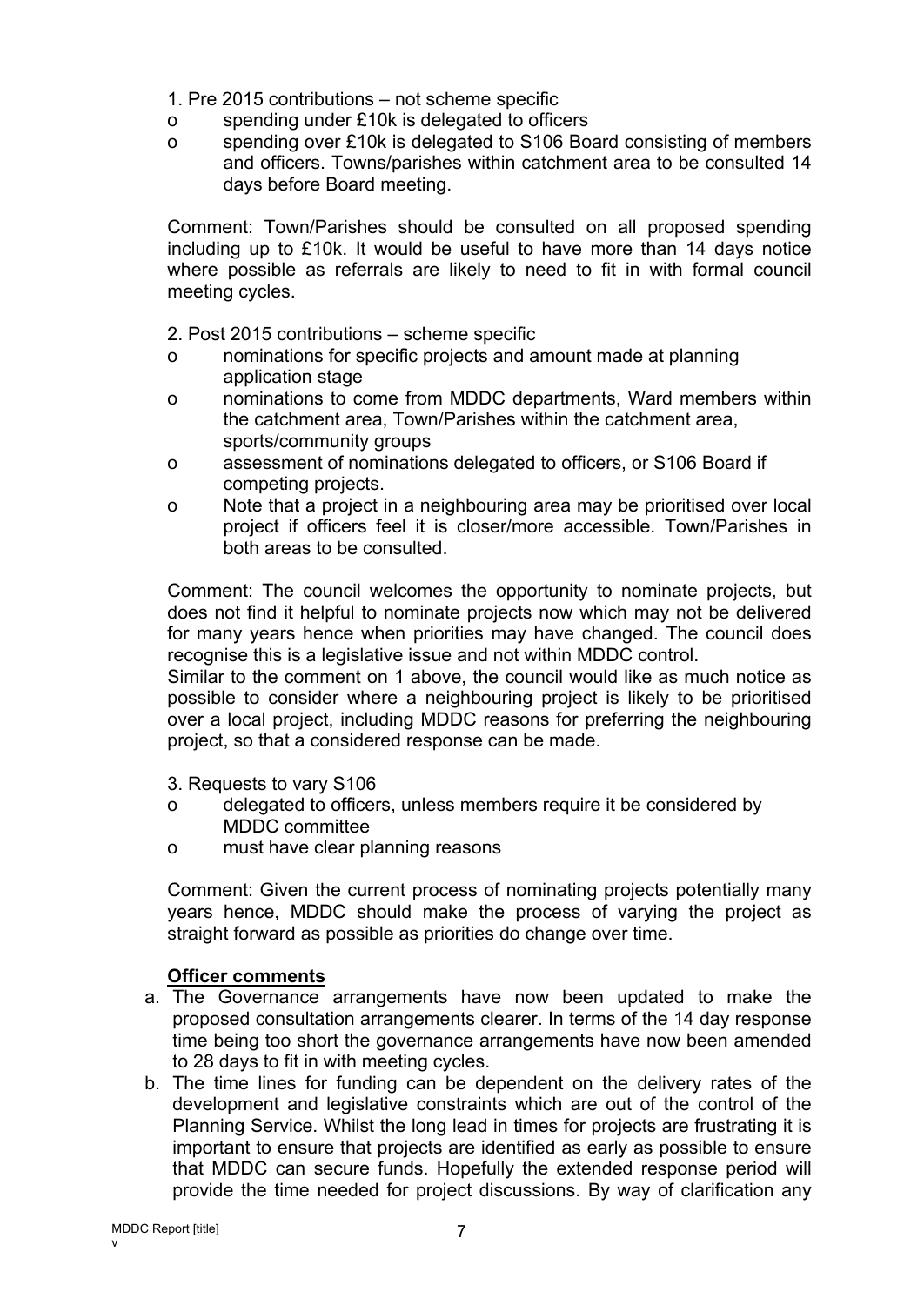new project that has been agreed post April 2015 must meets the legal tests on the CIL Regulations as identified in paragraph 1.3 above. The projects need to directly relate to the development in question.

c. The process for varying schemes is dependent on legislative constraints which are out of the control of the Planning Service. But wherever possible MDDC will try to make this process as straight forward as possible.

**Stockleigh English Parish Council** – We have discussed the contents of your letter dated 22 November 2018 at Stockleigh English Parish Meeting held on 11 December.

As Stockleigh English is a tiny parish with no arrangements to handle money we do not wish to participate.

#### **Officer comments**

**Noted** 

**Tiverton Town Council** – The 14 days proposed for comments from Parish and Town Councils is not a long enough period for a democratic view to be provided. One would also question why such a short period would be necessary. We would suggest 28 days is far more realistic. Many Parish Councils meet on a monthly basis; therefore 28 days is far more realistic a period

In the flow chart it would seem that a Parish Council could be by-passed by a S106 Board. This is not acceptable. We would wish to always be consulted.

#### **Officer Comments**

- a. Governance arrangements have now been amended to reflect the 28 days needed for consultation.
- b. It is the intention to consult with Town and Parish Councils on s106 decisions where set out in the Governance arrangements at **Appendix A**. This is shown in the flow chart. The Governance arrangements have now been amended to make it clearer where such consultation is proposed.

**Willand Parish Council** – It was felt that the PUBLIC OPEN SPACE FUNDING FLOWCHART was overly complicated but no alternative layout is offered as it will mainly be used by officers administering the process. It would be helpful if some likely timings could be put on this process.

In the PROPOSED SECTION 106 GOVERNANCE document under paragraph 2 Willand Parish Council are concerned that the suggested makeup of the Board would mean that the decision making is officer controlled and have asked why this is felt to be necessary. It is suggested that there should be an uneven number on the Board, maybe 7 and that the majority should be elected members. The Councillors feel strongly that the officers are there to advise and not to decide, this should be decided by elected members.

Paragraph 2 also states that 'views will be sought from Parish or Town Councils and Ward Members (14 days allowed)'. Although it is recognised that these things need to be moved quite quickly Willand Parish Council also think that this period of time should be longer given that some Councils only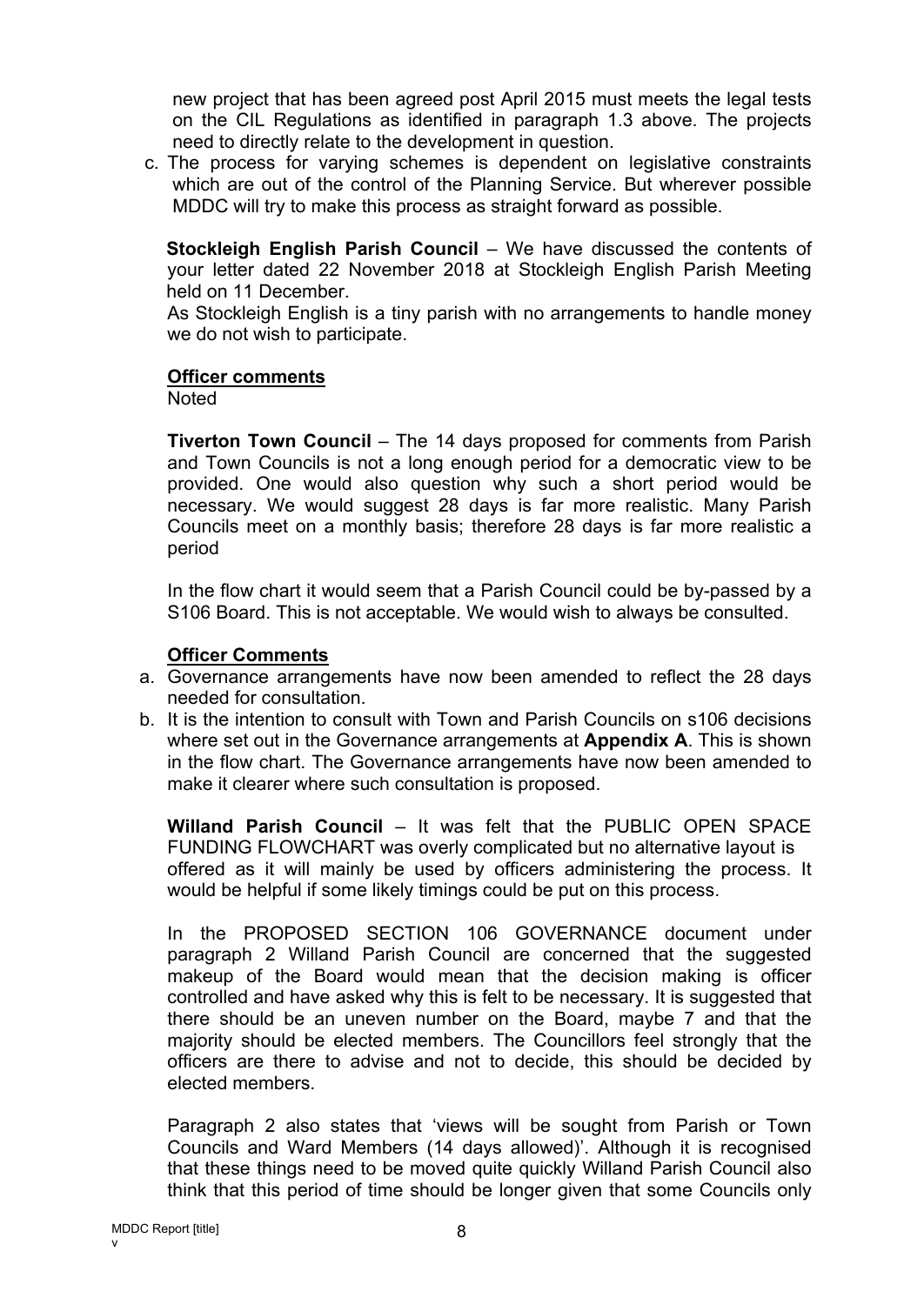meet bi-monthly, even Willand with its more frequent meetings can have a gap of 3 weeks between meetings

It would be helpful if the note to paragraph 3 Project Selection for Spend could emphasise that this would be discussed during the setting up of new projects from new developments and there would not be any possibility of agreed projects having funding removed to another parish.

In March 2017 the Parish Council submitted details and costings for three projects within the village and it is not clear from the correspondence if these are still relevant and/or current or whether we need to submit them again to be party to the current process. Would it be possible to receive information on the current situation and allocated developments against the projects?

### **Officer Comments**

- a. It is accepted that the flow chart is complicated but it is a true reflection of the process involved and it was thought to be more transparent to show all processes rather than a schematic plan that was easier to read but missed out elements of the process. It is accepted that the timings of the process would be helpful but as each s106 is different and each can have differing degrees of complexity any stated timings would not be a true representation of what happens and would therefore not be that helpful. As such it is felt that timings should not be included on the flow chart.
- b. The number of officers has been identified to ensure that each department involved in the spending and utilisation of s106 funds are involved in the process. Therefore the numbers of officers on the Board are to ensure there is a corporate approach to the decisions made by the Board.
- c. The Governance arrangements have now been amended to reflect the 28 days needed for consultation.
- d. The note referred under Project Selection for Spend identifies that there may be instances where a project in a different catchment area to the development is identified in order to meet the tests of the CIL Regulations. It is unlikely that agreed projects would see funding removed and instead directed to another catchment area.
- e. Two of the three projects referred to have been approved and funds are already being collected. With regard to the third project, discussions have taken place recently between the Willand Parish Clerk and the Planning Obligations and Monitoring Officer (POMO). Following those discussions further information has been provided to the POMO and a further response will be provided to the Parish on this project.

# 4.0 **REFERRALS TO THE S106 GOVERNANCE BOARD**

- 4.1 The referrals of projects or spend requests for consideration at the S106 governance board is proposed to take place where:
	- Requests greater than £10,000 are made to spend S106 funds that are not project specific.
	- More than one eligible project is nominated to receive S106 funding and prioritisation is required.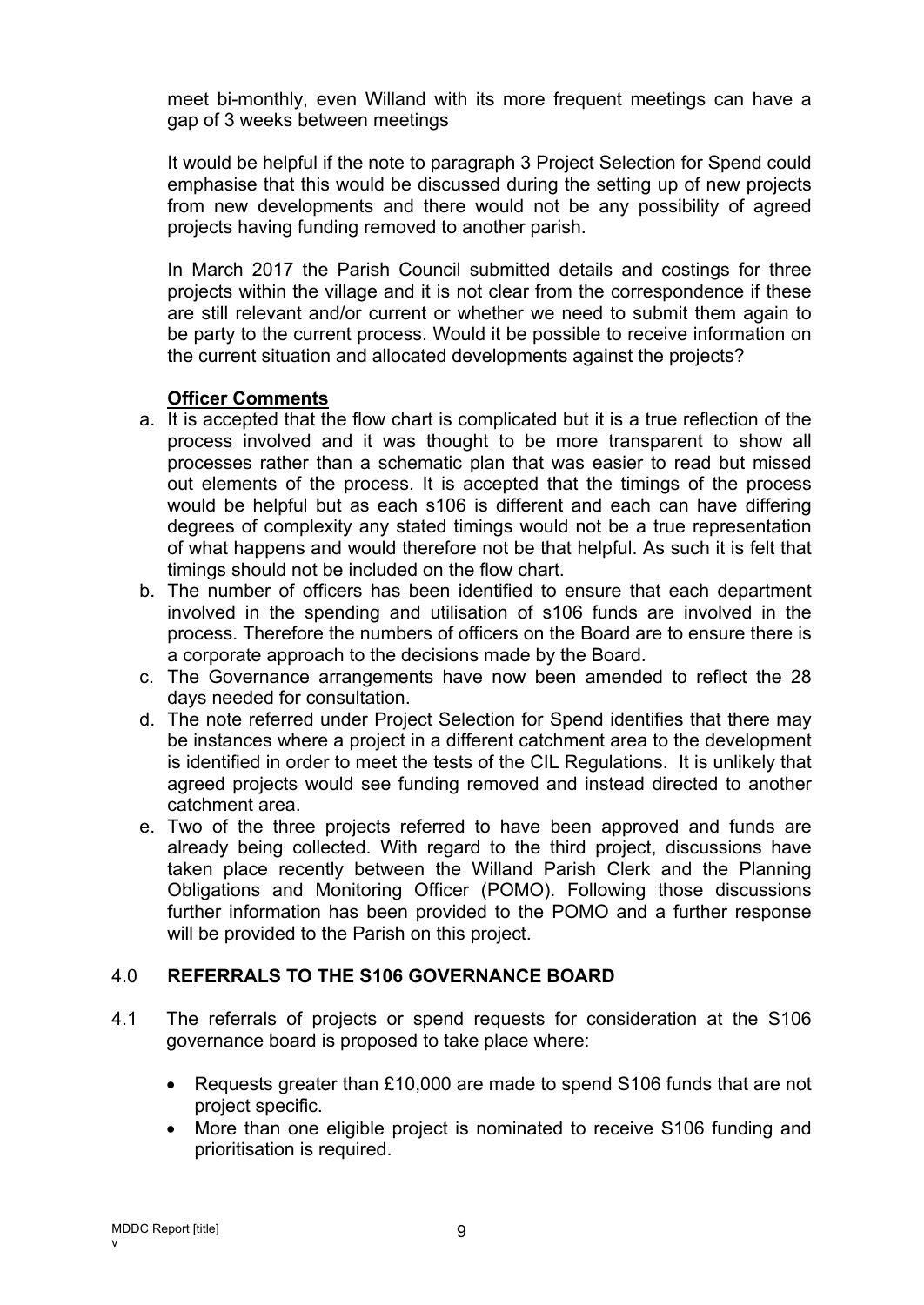It is also proposed to produce guidance to assist Town and Parish Councils submit applications for Board consideration.

# **5.0 MOTION TO COUNCIL 27 FEBRUARY 2019**

4.0 A motion from Councillor Evans regarding S106 agreements has been submitted to the meeting of Council on 27<sup>th</sup> February 2019. Should the motion be passed it should be noted that it will have the potential to affect section 8 of the governance arrangements set out in **Appendix A** dealing with requests to vary s106 agreements.

| Contact for more Information: | Mr David Green, Group Manager for Development<br>01884 234348<br>dgreen@middevon.gov.uk                     |  |  |  |  |
|-------------------------------|-------------------------------------------------------------------------------------------------------------|--|--|--|--|
|                               | Mrs Jenny Clifford, Head of Planning, Economy<br>and Regeneration 01884 234346<br>jclifford@middevon.gov.uk |  |  |  |  |
| Circulation of the Report:    | <b>Cabinet Members</b>                                                                                      |  |  |  |  |

List of Background Papers: Audit report May 2018 Cabinet Report 25th Oct 2018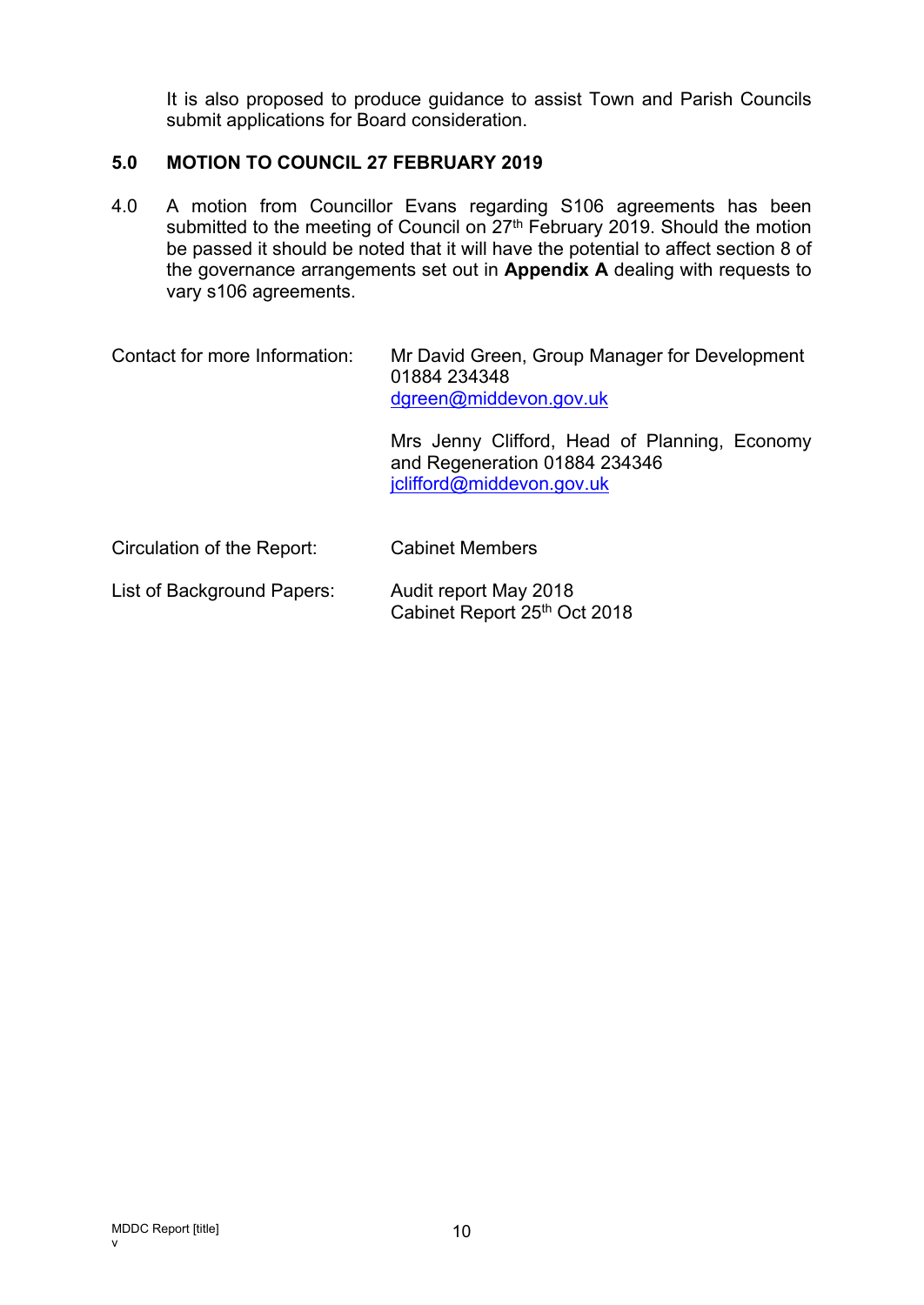# **APPENDIX A** - SECTION 106 GOVERNANCE

- 1. All payments received by Mid Devon District Council (MDDC) for legal agreements signed under Section 106 of the Town and Country Planning Act 1990 (as amended) which are referred to as Section 106 agreements (S106) must be given the relevant planning application reference upon receipt.
- 2. **Arrangements for the spending of financial contributions for S106 agreements where financial contributions are not project specific** (generally pre 2015 and by infrastructure type).
	- a. Spend <£10,000 delegated to Head of Planning, Economy and Regeneration in consultation with Estates and Operations (if relevant to operational area).

Views will be sought from Parish or Town Council and Ward Members within the catchment area in advance (28 days allowed).

- b. Spend >£10,000 shall be referred to a S106 Board comprising of the following:
	- 1. Cabinet Member of Planning and Regeneration (Chair)
	- 2. Cabinet Member for Community Well being
	- 3. Senior officer from Planning (Head of Planning or Group Manager for Development)
	- 4. Senior officer from Operations
	- 5. Senior officer from Estates
	- 6. Admin support Planning Obligations Officer.

Views will be sought from Parish or Town Council and Ward Members within the catchment area in advance of Board Meeting (28 days allowed).

# 4. **Project Selection for spend: PUBLIC OPEN SPACE**

For S106 financial contributions post 2015, these are required to be project specific. Accordingly prior to the signing of a S106 agreement at the planning application stage the project upon which the financial contribution should be spent needs to be specified.

Project nominations will be sought from:

a. Internal to MDDC – Relevant departments and Ward Members within the catchment area.

b. External to MDDC – Parish or Town Council within the catchment area, sports and community groups (with 28 days allowed and sports /community group consultation depending on relevance to S106 contribution).

c. Assessment of the eligibility of a project (assessed against statutory requirements, guidance and its relation to the planning application from which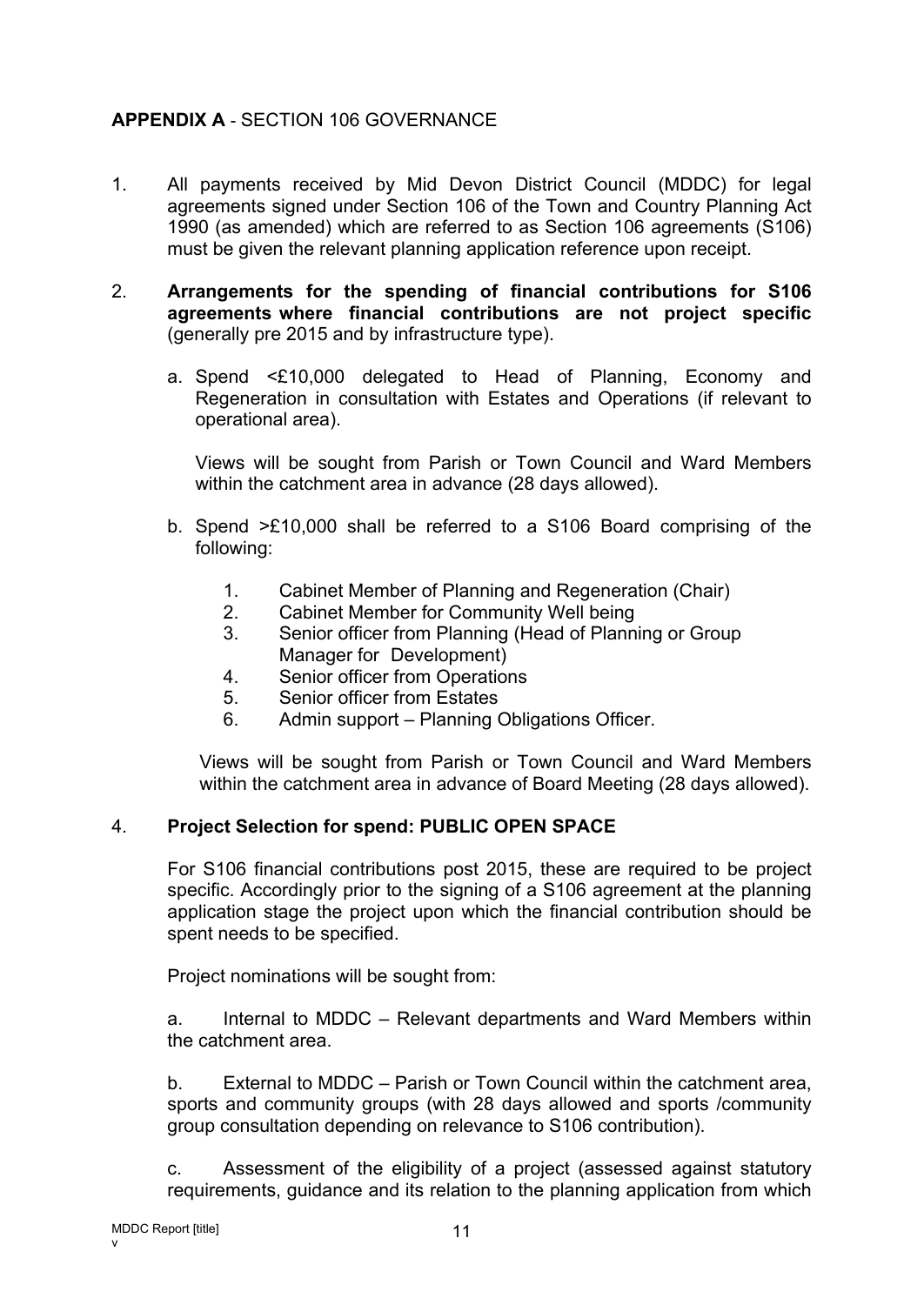contribution sought) – Delegated to Head of Planning, Economy and Regeneration via case officers.

d. In the case where project prioritisation is required between two or more eligible projects – Referred to S106 Board.

NOTE – Whilst the Provision and Funding of Open Space Through Development Supplementary Planning Document (SPD) identifies the use of a catchment area approach for the collection and spend of financial contributions towards public open space, in order to ensure that the tests of the CIL Regulations are met, there may be instances where a project or facility in an adjacent catchment area is more likely to be used/accessed due to it being closer/more accessible to the development in question. In such cases the Parish or Town Council and Ward Members of both catchment areas will be consulted during the setting up of new projects.

### 5. **Project selection for spend: AIR QUALITY**

- a. For S106 contributions post 2015 towards air quality, these are project specific therefore project nominations will be sought from:
- b. Internal to MDDC Relevant departments and Ward Members (both Ward within which the development is located and Ward of the relevant Air Quality Management Area if different).

NOTE 1 – Air quality projects are generally those which will assist in the management of air quality within an Air Quality Management Area (AQMA) (Cullompton or Crediton). Contributions may be sought from outside the AQMA where it is identified that new development would have a negative impact upon the AQMA. Actions to address air quality are included within the Air Quality Action Plan. Air quality projects to receive s106 funding will normally be based upon the actions identified within the Mid Devon District Council Air Quality Action Plan.

NOTE 2 – Suggestions for air quality projects from the community to be considered for inclusion in the Air Quality Action Plan (when next reviewed) may be made via the Ward Member.

# 6. **Project selection for spend: OTHER CONTRIBUTIONS.**

a. Delegated to the Head of Planning, Economy and Regeneration in consultation with relevant departments.

NOTE – These are normally identified through adopted planning policies relevant to the development and responses from statutory consultees during the planning application assessment process.

#### 7. **Selection of s106 heads of terms and prioritisation between s106 asks where viability an issue.**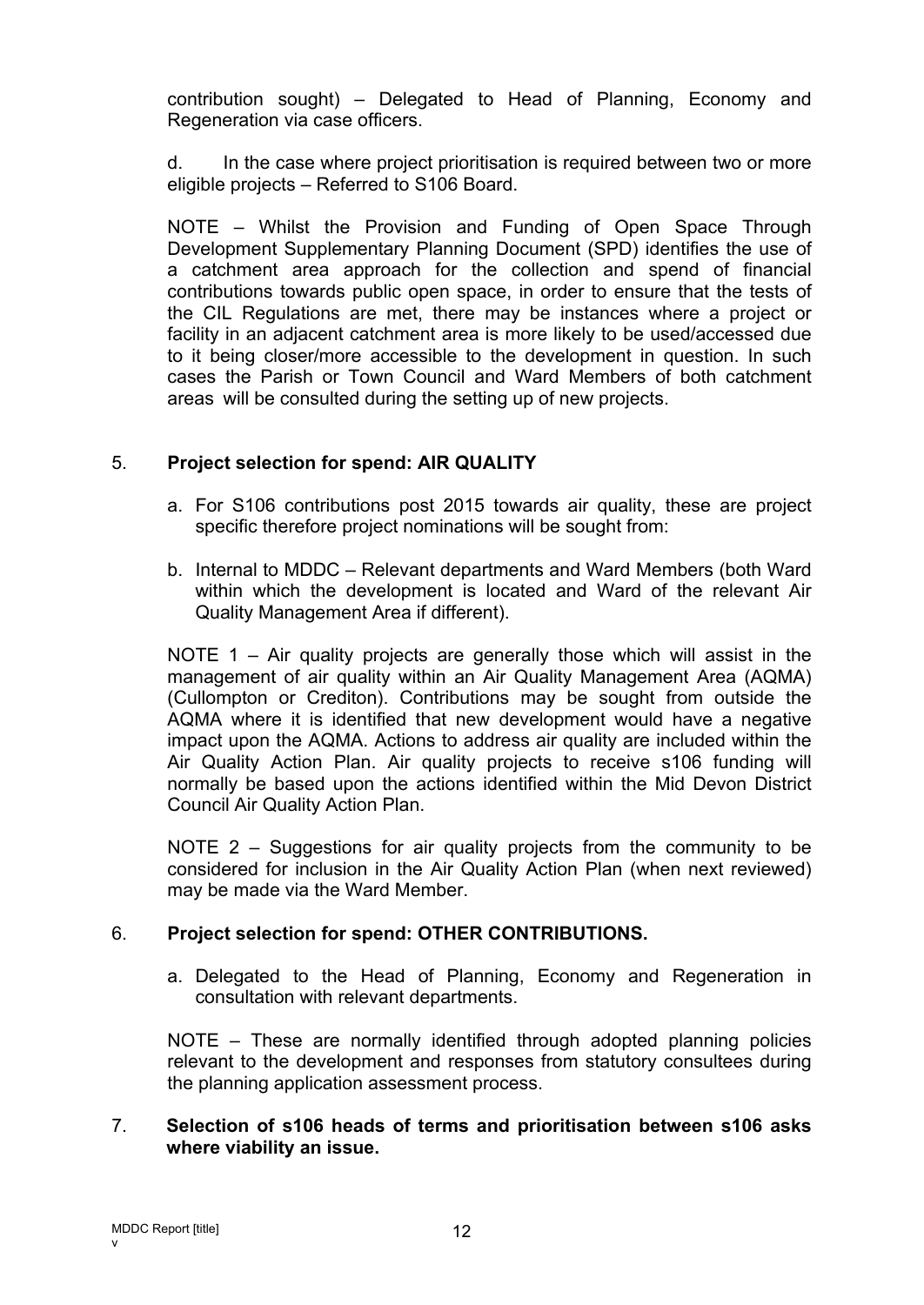a. Delegated to the Head of Planning, Economy and Regeneration in consultation with the Ward Members and relevant services (e.g. Housing, Environmental Health etc.)

NOTE – These are normally identified through adopted planning policies relevant to the development and responses from statutory consultees during the planning application assessment process.

#### 8. **Requests to vary s106 agreements**

a. Delegated to the Head of Planning, Economy and Regeneration in consultation with the relevant services unless the Ward Member, Chairman and Vice-Chairman of Planning Committee and Cabinet Member for Housing (the latter in the case of amendments to affordable housing only) require that the Planning Committee consider the proposed changes having given clear planning reasons.

NOTE- Existing process in place, agreed by Planning Committee 6<sup>th</sup> July 2016. The procedure includes consultation with relevant consultees, Ward Members and the Parish or Town Council (14 days allowed).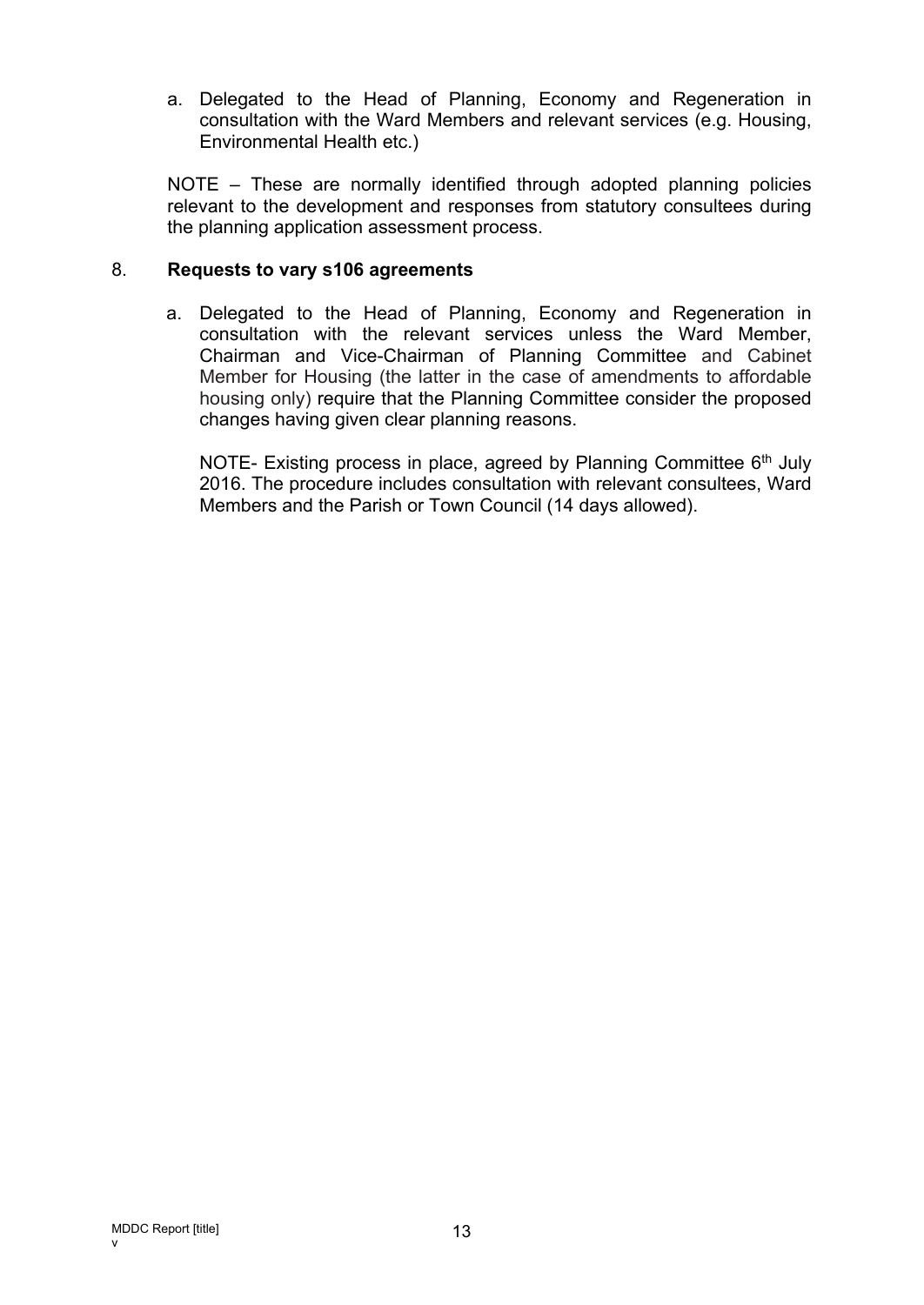# **APPENDIX B – Guidance Notes on Section 106 Projects**

Mid Devon District Council collects financial contributions from new development through legal agreements signed under Section 106 of the Town and Country Planning Act 1990 (as amended), sometimes also referred to as planning obligations.

The need for planning obligations are considered on a case by case basis and may only constitute a reason for granting planning permission if they meet the following statutory tests from the Community Infrastructure Levy (CIL) Regulations, namely that they are:

- necessary to make the development acceptable in planning terms;
- directly related to the development; and
- fairly and reasonably related in scale and kind.

Planning obligations must be fully justified (usually by reference to development plan policy requirements) and evidenced.

Since April 2015, Regulation 123 of the CIL Regulations has placed a national restriction on the traditional approach of 'pooling' Section 106 contributions from numerous developments towards the provision of infrastructure, such as public open space, schools or roads. As such s106 funding must now be project specific and any agreed project can only have contributions from up to five separate planning obligations. Local planning authorities are expected to use all of the funding they receive through planning obligations in accordance with the terms of the individual planning obligation agreement.

The aim of the regulations is to ensure that new developments meet the three statutory tests from the CIL Regulations (shown above), benefit local communities and support the provision of local infrastructure.

Agreements will normally include clauses stating when and how the funds will be used by and allow for their return, after an agreed period of time, where they are not. Equally, if monies are not spent in accordance with the terms of the s106 agreement, developers can request that their contribution is returned to them.

Once discussions as part of the planning application process have agreed s106 contributions for a specific project, the following has to happen before the money becomes available to spend on that project:

- Planning permission has to be granted
- The money has to be collected (sometimes the money will be collected during the planning process and other times certain triggers will have to be met before any payment is due)
- The development must have commenced on site (this does not include preparatory groundworks and certain investigative works)

This process can take place up to five times on some schemes for the maximum amount of funding to become available as funds for the same project will sometimes be collected from more than one development.

It should be noted that it is unlikely that funding generated this way would be suitable for projects that need quick delivery. As it can sometimes take years before the full amount of funding is available and we are therefore asking that all Parish Councils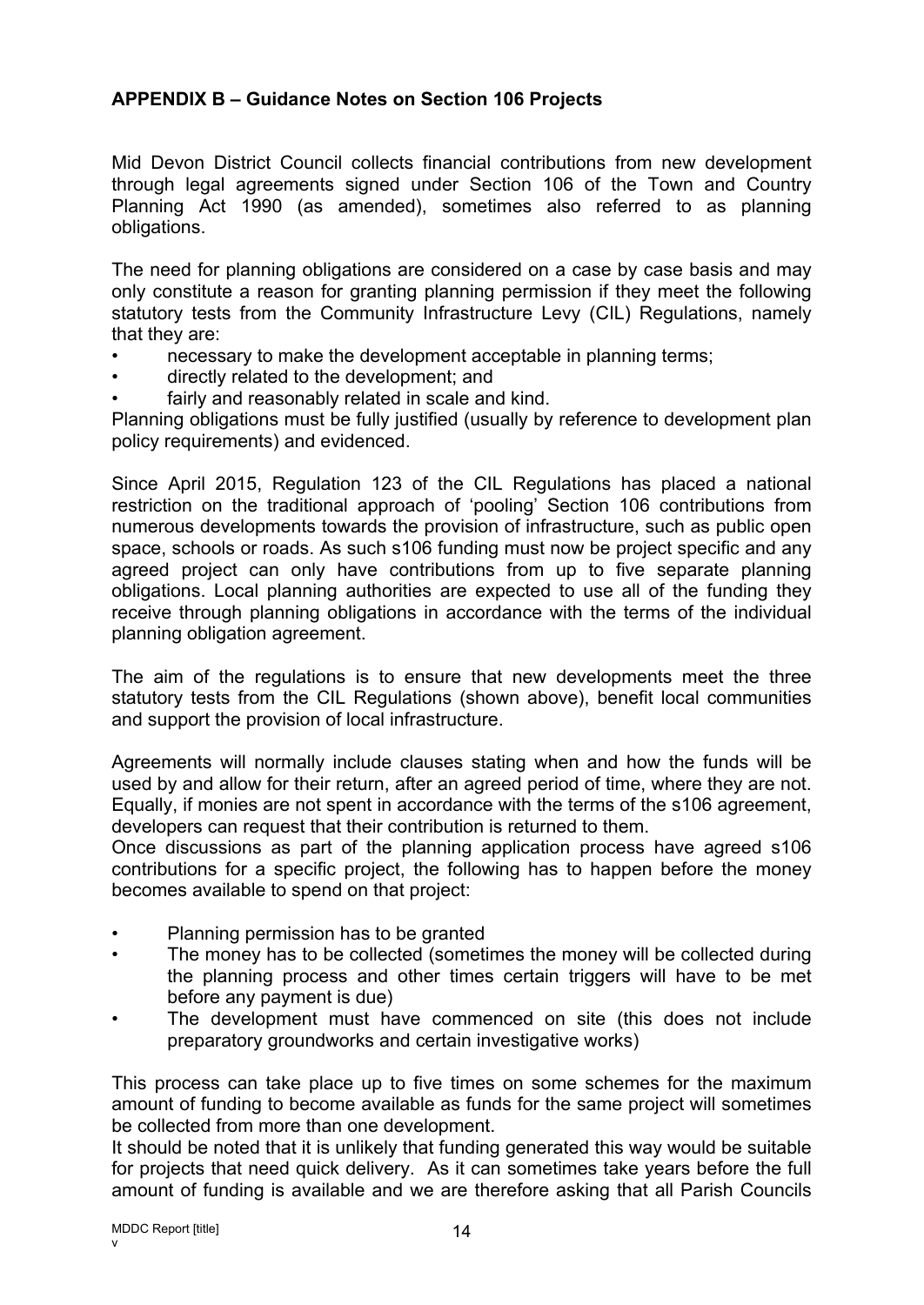act now to come up with a list of Public Open Space projects for delivery in five to ten years.

For example; some equipment in your local play park looks tired but is safe and does not need replacing for another four or five years minimum. Contact the Planning Obligations Monitoring Officer (POMO) as soon as possible to nominate this as a project to receive S106 public open space funding for new equipment in the play park. If the project is confirmed as being suitable, contributions can be collected straight away but are unlikely to be available for several years. Therefore in five years when the equipment needs replacing the funding will be there specifically to support new equipment in that play park.

What you need to do to get S106 funding for your projects

We need your help to identify projects at the outset of any planning discussions for a development so we can make our best endeavours to secure funds to help you to deliver the project.

There is no limit to how many projects can be set up within a parish/catchment but it is worth considering the levels of development likely to occur locally. e.g. it would be unlikely for s106 contributions to meet the full cost of a £250,000.00 sports pitch in a locality that only receives one or two small scale planning applications for new dwellings per year.

The key is to be realistic and plan ahead; have a rolling works programme that is deliverable. Contributions that can't be spent on the specified project are liable to be refunded to the Developer so aim for projects that have a degree of certainty when it comes to delivery. Plan for future costs but again, be realistic. Prices will go up over five to ten years but try not to over-estimate as any unspent money may be returned to the Developer. Also please be mindful that funding cannot be transferred to another project unless the S106 agreement is amended with the consent of the developer.

#### What to do next

All Town and Parish Councils are invited to nominate projects for the allocation of future funding. In fact all Town and Parish Councils are actively encouraged to nominate projects. Without sufficient projects we are unable to allocate contributions and we risk losing the funding. This funding opportunity exists to benefit local communities and support the provision of local infrastructure.

When nominating projects, it is helpful for the following information to be provided:

- A. Applicant Details (e.g Town/Parish Council or Community body details name, address, contact email address and telephone number).
- B. Project title (e.g Provision of new toddler play equipment at Somewhere Recreational Ground, Somewhere).
- C. Description of proposed works (e.g a written paragraph on the need, purpose and content of the project in this location).
- D. Location (e.g site address and location plan).
- E. Guide target figure to collect (e.g. Approx £15,000).

Please feel free contact the Planning Obligations Monitoring Officer (POMO) at Mid Devon District Council (see contact details below) with your project suggestions and an estimate of the project cost. As part of this process we will also contact other